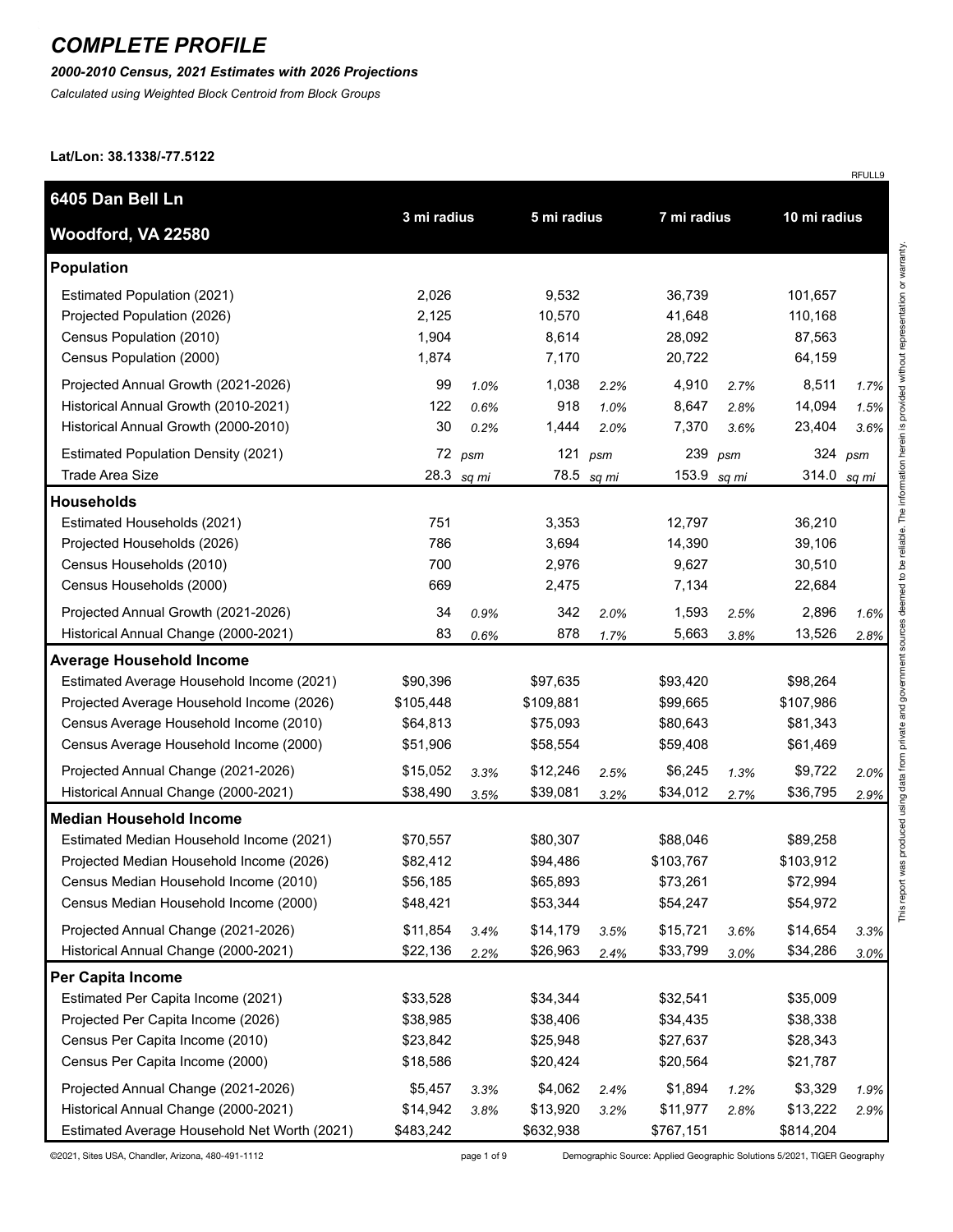### *2000-2010 Census, 2021 Estimates with 2026 Projections*

*Calculated using Weighted Block Centroid from Block Groups*

**Lat/Lon: 38.1338/-77.5122**

| 6405 Dan Bell Ln                              |                          |       |             |       |             |       |              |       |
|-----------------------------------------------|--------------------------|-------|-------------|-------|-------------|-------|--------------|-------|
| Woodford, VA 22580                            | 3 mi radius              |       | 5 mi radius |       | 7 mi radius |       | 10 mi radius |       |
| <b>Race and Ethnicity</b>                     |                          |       |             |       |             |       |              |       |
| Total Population (2021)                       | 2,026                    |       | 9,532       |       | 36,739      |       | 101,657      |       |
| White (2021)                                  | 1,438                    | 71.0% | 6,579       | 69.0% | 24,787      | 67.5% | 69,376       | 68.2% |
| Black or African American (2021)              | 407                      | 20.1% | 1,979       | 20.8% | 7,591       | 20.7% | 20,105       | 19.8% |
| American Indian or Alaska Native (2021)       | 3                        | 0.2%  | 37          | 0.4%  | 137         | 0.4%  | 459          | 0.5%  |
| Asian (2021)                                  | 43                       | 2.1%  | 259         | 2.7%  | 1,261       | 3.4%  | 2,958        | 2.9%  |
| Hawaiian or Pacific Islander (2021)           | $\overline{\phantom{a}}$ |       | 4           |       | 27          |       | 146          | 0.1%  |
| Other Race (2021)                             | 59                       | 2.9%  | 266         | 2.8%  | 1,257       | 3.4%  | 3,903        | 3.8%  |
| Two or More Races (2021)                      | 75                       | 3.7%  | 408         | 4.3%  | 1,679       | 4.6%  | 4,711        | 4.6%  |
| Population < 18 (2021)                        | 404                      | 19.9% | 2,119       | 22.2% | 8,433       | 23.0% | 24,718       | 24.3% |
| White Not Hispanic                            | 256                      | 63.4% | 1,247       | 58.8% | 4,699       | 55.7% | 13,938       | 56.4% |
| <b>Black or African American</b>              | 63                       | 15.5% | 398         | 18.8% | 1,673       | 19.8% | 4,635        | 18.8% |
| Asian                                         | 10                       | 2.6%  | 47          | 2.2%  | 246         | 2.9%  | 636          | 2.6%  |
| Other Race Not Hispanic                       | 29                       | 7.2%  | 153         | 7.2%  | 583         | 6.9%  | 1,782        | 7.2%  |
| Hispanic                                      | 45                       | 11.3% | 275         | 13.0% | 1,231       | 14.6% | 3,728        | 15.1% |
| Not Hispanic or Latino Population (2021)      | 1,910                    | 94.3% | 8,767       | 92.0% | 33,066      | 90.0% | 90,708       | 89.2% |
| Not Hispanic White                            | 1,399                    | 73.2% | 6,240       | 71.2% | 23,100      | 69.9% | 64,500       | 71.1% |
| Not Hispanic Black or African American        | 400                      | 21.0% | 1,917       | 21.9% | 7,299       | 22.1% | 19,272       | 21.2% |
| Not Hispanic American Indian or Alaska Native | 3                        | 0.2%  | 22          | 0.2%  | 98          | 0.3%  | 349          | 0.4%  |
| Not Hispanic Asian                            | 42                       | 2.2%  | 248         | 2.8%  | 1,201       | 3.6%  | 2,810        | 3.1%  |
| Not Hispanic Hawaiian or Pacific Islander     | $\blacksquare$           |       | 4           |       | 26          |       | 133          | 0.1%  |
| Not Hispanic Other Race                       | 3                        | 0.1%  | 7           |       | 11          |       | 40           |       |
| Not Hispanic Two or More Races                | 63                       | 3.3%  | 330         | 3.8%  | 1,331       | 4.0%  | 3,604        | 4.0%  |
| Hispanic or Latino Population (2021)          | 116                      | 5.7%  | 765         | 8.0%  | 3,673       | 10.0% | 10,950       | 10.8% |
| Hispanic White                                | 40                       | 34.2% | 339         | 44.4% | 1,687       | 45.9% | 4,876        | 44.5% |
| Hispanic Black or African American            | 7                        | 6.1%  | 62          | 8.1%  | 293         | 8.0%  | 833          | 7.6%  |
| Hispanic American Indian or Alaska Native     |                          |       | 15          | 2.0%  | 39          | 1.1%  | 110          | 1.0%  |
| Hispanic Asian                                |                          |       | 11          | 1.4%  | 60          | 1.6%  | 148          | 1.4%  |
| Hispanic Hawaiian or Pacific Islander         |                          |       |             |       |             |       | 13           | 0.1%  |
| <b>Hispanic Other Race</b>                    | 56                       | 48.8% | 259         | 33.8% | 1,245       | 33.9% | 3,863        | 35.3% |
| Hispanic Two or More Races                    | 12                       | 10.1% | 78          | 10.2% | 348         | 9.5%  | 1,107        | 10.1% |
| Not Hispanic or Latino Population (2010)      | 1,820                    | 95.6% | 8,149       | 94.6% | 26,365      | 93.9% | 81,113       | 92.6% |
| Hispanic or Latino Population (2010)          | 84                       | 4.4%  | 465         | 5.4%  | 1,727       | 6.1%  | 6,450        | 7.4%  |
| Not Hispanic or Latino Population (2000)      | 1,863                    | 99.4% | 7,071       | 98.6% | 20,303      | 98.0% | 62,406       | 97.3% |
| Hispanic or Latino Population (2000)          | 11                       | 0.6%  | 100         | 1.4%  | 419         | 2.0%  | 1,753        | 2.7%  |
| Not Hispanic or Latino Population (2026)      | 1,999                    | 94.0% | 9,646       | 91.3% | 37,148      | 89.2% | 97,534       | 88.5% |
| Hispanic or Latino Population (2026)          | 127                      | 6.0%  | 924         | 8.7%  | 4,501       | 10.8% | 12,635       | 11.5% |
| Projected Annual Growth (2021-2026)           | 11                       | 1.9%  | 160         | 4.2%  | 828         | 4.5%  | 1,685        | 3.1%  |
| Historical Annual Growth (2000-2010)          | 73                       | 66.0% | 365         | 36.6% | 1,308       | 31.2% | 4,697        | 26.8% |

©2021, Sites USA, Chandler, Arizona, 480-491-1112 page 2 of 9 Demographic Source: Applied Geographic Solutions 5/2021, TIGER Geography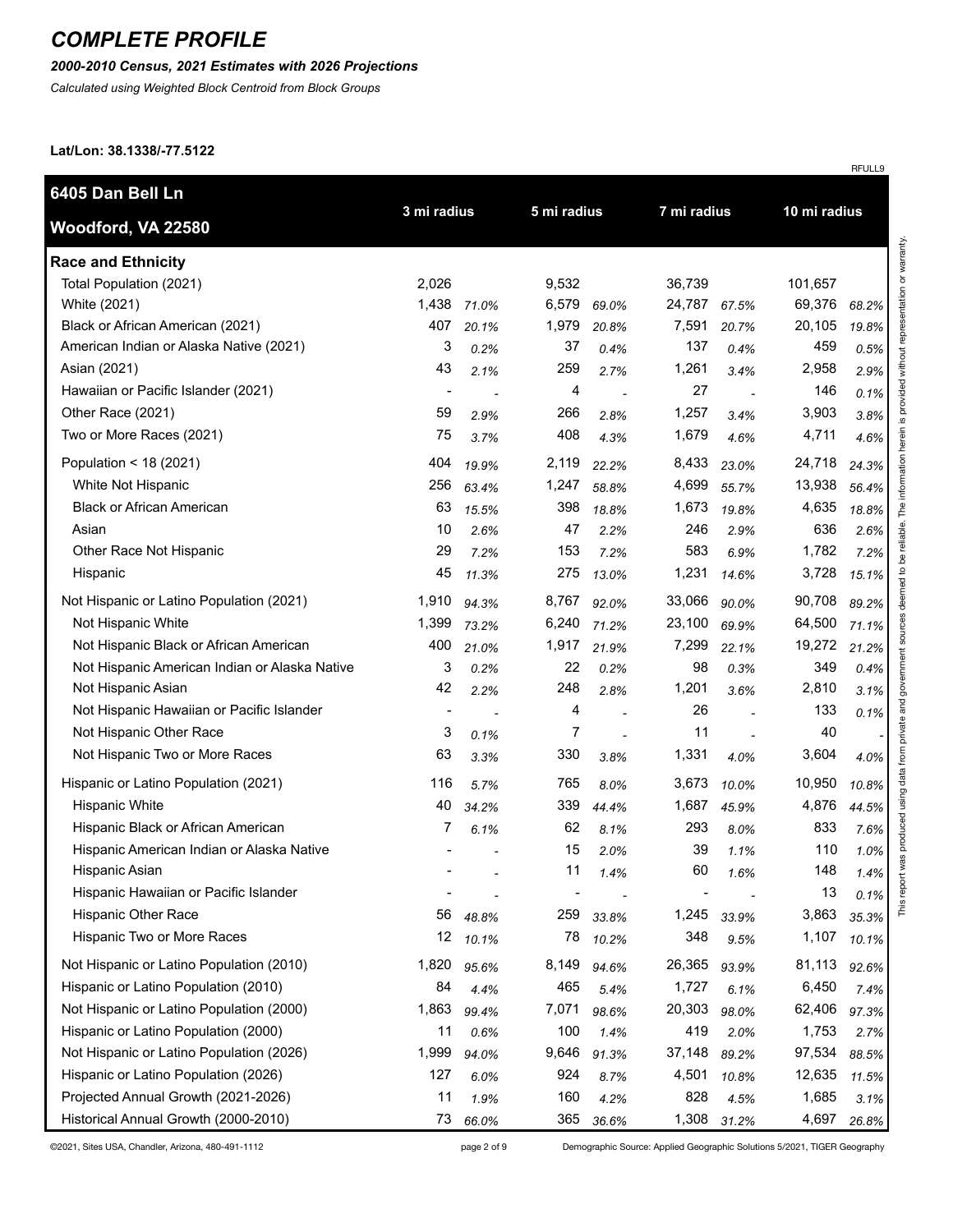#### *2000-2010 Census, 2021 Estimates with 2026 Projections*

*Calculated using Weighted Block Centroid from Block Groups*

#### **Lat/Lon: 38.1338/-77.5122**

|                                       |             |           |             |           |             |             |              | RFULL9 |
|---------------------------------------|-------------|-----------|-------------|-----------|-------------|-------------|--------------|--------|
| 6405 Dan Bell Ln                      |             |           |             |           |             |             |              |        |
| Woodford, VA 22580                    | 3 mi radius |           | 5 mi radius |           | 7 mi radius |             | 10 mi radius |        |
| <b>Total Age Distribution (2021)</b>  |             |           |             |           |             |             |              |        |
| <b>Total Population</b>               | 2,026       |           | 9,532       |           | 36,739      |             | 101,657      |        |
| Age Under 5 Years                     | 92          | 4.5%      | 546         | 5.7%      | 2,215       | 6.0%        | 6,439        | 6.3%   |
| Age 5 to 9 Years                      | 99          | 4.9%      | 574         | 6.0%      | 2,272       | 6.2%        | 6,792        | 6.7%   |
| Age 10 to 14 Years                    | 119         | 5.9%      | 609         | 6.4%      | 2,434       | 6.6%        | 7,128        | 7.0%   |
| Age 15 to 19 Years                    | 142         | 7.0%      | 602         | 6.3%      | 2,292       | 6.2%        | 6,600        | 6.5%   |
| Age 20 to 24 Years                    | 126         | 6.2%      | 612         | 6.4%      | 2,323       | 6.3%        | 6,376        | 6.3%   |
| Age 25 to 29 Years                    | 113         | 5.6%      | 608         | 6.4%      | 2,455       | 6.7%        | 6,898        | 6.8%   |
| Age 30 to 34 Years                    | 90          | 4.4%      | 595         | 6.2%      | 2,480       | 6.7%        | 7,116        | 7.0%   |
| Age 35 to 39 Years                    | 111         | 5.5%      | 622         | 6.5%      | 2,417       | 6.6%        | 6,888        | 6.8%   |
| Age 40 to 44 Years                    | 132         | 6.5%      | 629         | 6.6%      | 2,392       | 6.5%        | 6,522        | 6.4%   |
| Age 45 to 49 Years                    | 143         | 7.1%      | 614         | 6.4%      | 2,298       | 6.3%        | 6,272        | 6.2%   |
| Age 50 to 54 Years                    | 162         | 8.0%      | 698         | 7.3%      | 2,426       | 6.6%        | 6,834        | 6.7%   |
| Age 55 to 59 Years                    | 144         | 7.1%      | 630         | 6.6%      | 2,325       | 6.3%        | 6,859        | 6.7%   |
| Age 60 to 64 Years                    | 170         | 8.4%      | 624         | 6.5%      | 2,282       | 6.2%        | 6,177        | 6.1%   |
| Age 65 to 69 Years                    | 128         | 6.3%      | 521         | 5.5%      | 1,989       | 5.4%        | 4,912        | 4.8%   |
| Age 70 to 74 Years                    | 107         | 5.3%      | 462         | 4.9%      | 1,837       | 5.0%        | 4,233        | 4.2%   |
| Age 75 to 79 Years                    | 73          | 3.6%      | 269         | 2.8%      | 1,154       | 3.1%        | 2,752        | 2.7%   |
| Age 80 to 84 Years                    | 43          | 2.1%      | 160         | 1.7%      | 600         | 1.6%        | 1,535        | 1.5%   |
| Age 85 Years or Over                  | 33          | 1.6%      | 157         | 1.6%      | 548         | 1.5%        | 1,325        | 1.3%   |
| Median Age                            | 43.6        |           | 39.7        |           | 39.2        |             | 37.3         |        |
| Age 19 Years or Less                  | 452         | 22.3%     | 2,331       | 24.5%     | 9,214       | 25.1%       | 26,959       | 26.5%  |
| Age 20 to 64 Years                    | 1,191       | 58.8%     | 5,631       | 59.1%     | 21,397      | 58.2%       | 59,942       | 59.0%  |
| Age 65 Years or Over                  | 384         | 18.9%     | 1,570       | 16.5%     | 6,129       | 16.7%       | 14,757       | 14.5%  |
| <b>Female Age Distribution (2021)</b> |             |           |             |           |             |             |              |        |
| Female Population                     | 1,002       | 49.5%     | 4,783       | 50.2%     | 18,763      | 51.1%       | 51,833       | 51.0%  |
| Age Under 5 Years                     | 42          | 4.2%      | 275         | 5.7%      | 1,117       | 6.0%        | 3,177        | 6.1%   |
| Age 5 to 9 Years                      | 53          | 5.2%      | 289         | 6.0%      | 1,127       | 6.0%        | 3,334        | 6.4%   |
| Age 10 to 14 Years                    | 53          | 5.3%      | 287         | 6.0%      | 1,167       | 6.2%        | 3,488        | 6.7%   |
| Age 15 to 19 Years                    | 67          | 6.6%      | 285         | 6.0%      | 1,098       | 5.8%        | 3,162        | 6.1%   |
| Age 20 to 24 Years                    | 56          | 5.6%      | 304         | 6.3%      | 1,170       | 6.2%        | 3,187        | 6.1%   |
| Age 25 to 29 Years                    | 56          | 5.6%      | 304         | 6.4%      | 1,257       | 6.7%        | 3,508        | 6.8%   |
| Age 30 to 34 Years                    | 44          | 4.4%      | 300         | 6.3%      | 1,262       | 6.7%        | 3,630        | 7.0%   |
| Age 35 to 39 Years                    | 60          | 6.0%      | 328         | 6.9%      | 1,260       | 6.7%        | 3,524        | 6.8%   |
| Age 40 to 44 Years                    | 72          | 7.2%      | 321         | 6.7%      | 1,204       | 6.4%        | 3,293        | 6.4%   |
| Age 45 to 49 Years                    | 65          | 6.4%      | 299         | 6.2%      | 1,142       | 6.1%        | 3,155        | 6.1%   |
| Age 50 to 54 Years                    | 85          | 8.5%      | 347         | 7.3%      | 1,239       | 6.6%        | 3,519        | 6.8%   |
| Age 55 to 59 Years                    | 64          | 6.4%      | 296         | 6.2%      | 1,163       | 6.2%        | 3,476        | 6.7%   |
| Age 60 to 64 Years                    | 85          | 8.4%      | 317         | 6.6%      | 1,188       | 6.3%        | 3,229        | 6.2%   |
| Age 65 to 69 Years                    | 60          | 6.0%      | 270         | 5.6%      | 1,090       | 5.8%        | 2,643        | 5.1%   |
| Age 70 to 74 Years                    | 53          | 5.3%      | 230         | 4.8%      | 980         | 5.2%        | 2,253        | 4.3%   |
| Age 75 to 79 Years                    | 45          | 4.5%      | 141         | 2.9%      | 603         | 3.2%        | 1,494        | 2.9%   |
| Age 80 to 84 Years                    | 22          | 2.2%      | 89          | 1.9%      | 344         | 1.8%        | 918          | 1.8%   |
| Age 85 Years or Over                  | 22          | 2.2%      | 102         | 2.1%      | 351         | 1.9%        | 842          | 1.6%   |
| Female Median Age                     | 44.1        |           | 40.0        |           | 40.0        |             | 38.3         |        |
| Age 19 Years or Less                  | 214         | 21.4%     | 1,135       | 23.7%     | 4,509       | 24.0%       | 13,160       | 25.4%  |
| Age 20 to 64 Years                    | 586         | 58.4%     | 2,817       | 58.9%     | 10,886      | 58.0%       | 30,522       | 58.9%  |
| Age 65 Years or Over                  |             | 202 20.2% |             | 831 17.4% |             | 3,368 17.9% | 8,150        | 15.7%  |

©2021, Sites USA, Chandler, Arizona, 480-491-1112 page 3 of 9 Demographic Source: Applied Geographic Solutions 5/2021, TIGER Geography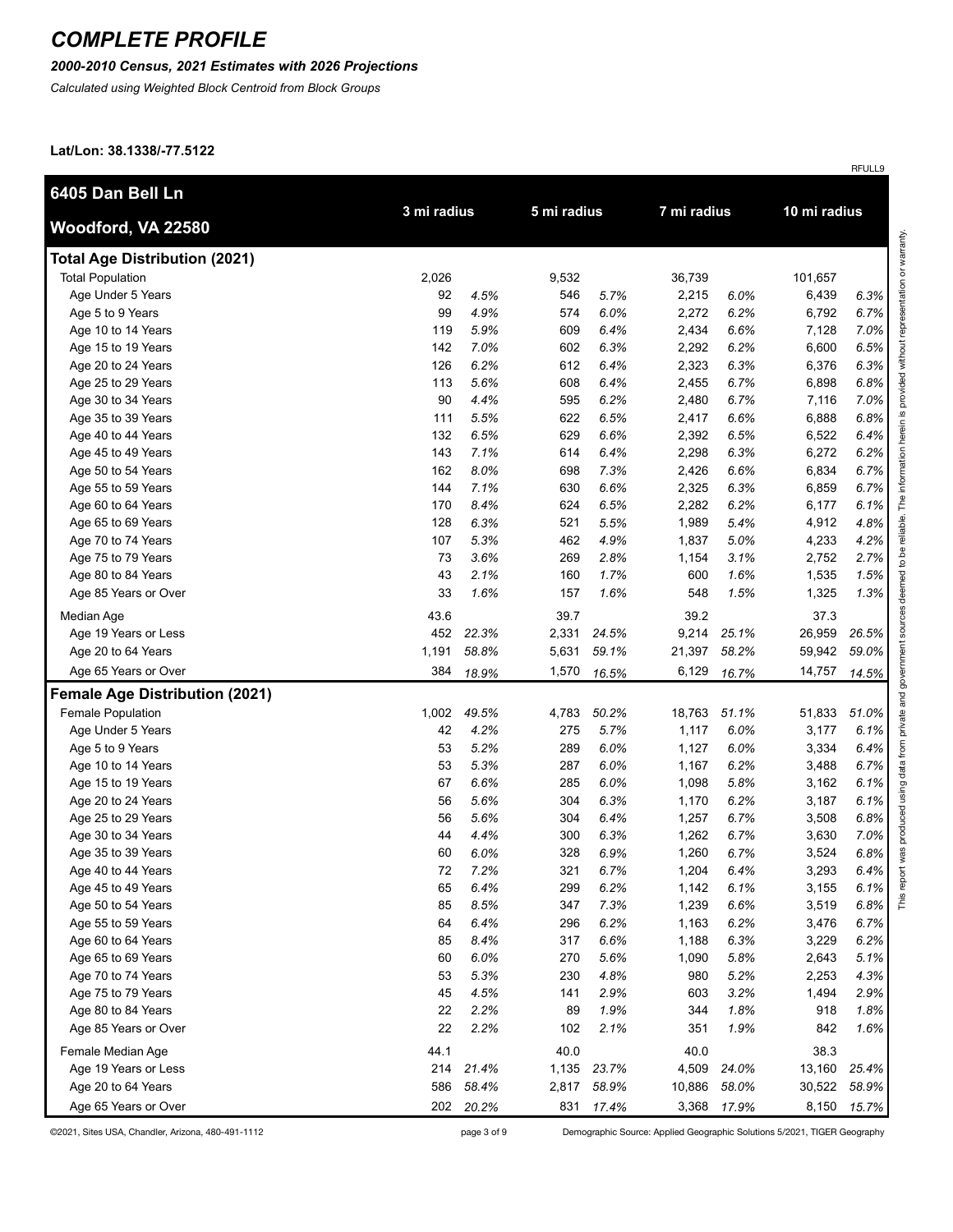### *2000-2010 Census, 2021 Estimates with 2026 Projections*

*Calculated using Weighted Block Centroid from Block Groups*

**Lat/Lon: 38.1338/-77.5122**

| 6405 Dan Bell Ln                    |             |       |             |       |        |             |        |              |  |
|-------------------------------------|-------------|-------|-------------|-------|--------|-------------|--------|--------------|--|
| Woodford, VA 22580                  | 3 mi radius |       | 5 mi radius |       |        | 7 mi radius |        | 10 mi radius |  |
| <b>Male Age Distribution (2021)</b> |             |       |             |       |        |             |        |              |  |
| Male Population                     | 1,024       | 50.5% | 4,749       | 49.8% | 17,976 | 48.9%       | 49,825 | 49.0%        |  |
| Age Under 5 Years                   | 50          | 4.8%  | 271         | 5.7%  | 1,098  | 6.1%        | 3,263  | 6.5%         |  |
| Age 5 to 9 Years                    | 46          | 4.5%  | 286         | 6.0%  | 1,145  | 6.4%        | 3,458  | 6.9%         |  |
| Age 10 to 14 Years                  | 66          | 6.5%  | 322         | 6.8%  | 1,267  | 7.0%        | 3,640  | 7.3%         |  |
| Age 15 to 19 Years                  | 75          | 7.3%  | 318         | 6.7%  | 1,194  | 6.6%        | 3,438  | 6.9%         |  |
| Age 20 to 24 Years                  | 71          | 6.9%  | 309         | 6.5%  | 1,153  | 6.4%        | 3,189  | 6.4%         |  |
| Age 25 to 29 Years                  | 57          | 5.5%  | 303         | 6.4%  | 1,198  | 6.7%        | 3,390  | 6.8%         |  |
| Age 30 to 34 Years                  | 46          | 4.5%  | 294         | 6.2%  | 1,218  | 6.8%        | 3,487  | 7.0%         |  |
| Age 35 to 39 Years                  | 51          | 5.0%  | 293         | 6.2%  | 1,156  | 6.4%        | 3,364  | 6.8%         |  |
| Age 40 to 44 Years                  | 60          | 5.8%  | 308         | 6.5%  | 1,188  | 6.6%        | 3,228  | 6.5%         |  |
| Age 45 to 49 Years                  | 79          | 7.7%  | 315         | 6.6%  | 1,156  | 6.4%        | 3,117  | 6.3%         |  |
| Age 50 to 54 Years                  | 77          | 7.5%  | 351         | 7.4%  | 1,186  | 6.6%        | 3,315  | 6.7%         |  |
| Age 55 to 59 Years                  | 80          | 7.8%  | 334         | 7.0%  | 1,162  | 6.5%        | 3,383  | 6.8%         |  |
| Age 60 to 64 Years                  | 85          | 8.3%  | 307         | 6.5%  | 1,093  | 6.1%        | 2,948  | 5.9%         |  |
| Age 65 to 69 Years                  | 68          | 6.6%  | 251         | 5.3%  | 899    | 5.0%        | 2,269  | 4.6%         |  |
| Age 70 to 74 Years                  | 54          | 5.2%  | 233         | 4.9%  | 857    | 4.8%        | 1,980  | 4.0%         |  |
| Age 75 to 79 Years                  | 28          | 2.7%  | 128         | 2.7%  | 552    | 3.1%        | 1,258  | 2.5%         |  |
| Age 80 to 84 Years                  | 21          | 2.1%  | 71          | 1.5%  | 256    | 1.4%        | 616    | 1.2%         |  |
| Age 85 Years or Over                | 11          | 1.1%  | 55          | 1.2%  | 197    | 1.1%        | 482    | 1.0%         |  |
| Male Median Age                     | 43.3        |       | 39.3        |       | 38.3   |             | 36.3   |              |  |
| Age 19 Years or Less                | 237         | 23.2% | 1,197       | 25.2% | 4,704  | 26.2%       | 13,799 | 27.7%        |  |
| Age 20 to 64 Years                  | 605         | 59.1% | 2,814       | 59.3% | 10,510 | 58.5%       | 29,420 | 59.0%        |  |
| Age 65 Years or Over                | 181         | 17.7% | 738         | 15.5% | 2,761  | 15.4%       | 6,606  | 13.3%        |  |
| Males per 100 Females (2021)        |             |       |             |       |        |             |        |              |  |
| <b>Overall Comparison</b>           | 102         |       | 99          |       | 96     |             | 96     |              |  |
| Age Under 5 Years                   | 118         | 54.1% | 99          | 49.7% | 98     | 49.6%       | 103    | 50.7%        |  |
| Age 5 to 9 Years                    | 88          | 46.7% | 99          | 49.8% | 102    | 50.4%       | 104    | 50.9%        |  |
| Age 10 to 14 Years                  | 126         | 55.7% | 112         | 52.9% | 109    | 52.0%       | 104    | 52.0%        |  |
| Age 15 to 19 Years                  | 113         | 53.0% | 112         | 52.7% | 109    | 52.1%       | 109    | 52.1%        |  |
| Age 20 to 24 Years                  | 126         | 55.8% | 102         | 50.4% | 99     | 49.6%       | 100    | 50.0%        |  |
| Age 25 to 29 Years                  | 102         | 50.4% | 100         | 49.9% | 95     | 48.8%       | 97     | 49.1%        |  |
| Age 30 to 34 Years                  | 106         | 51.4% | 98          | 49.5% | 97     | 49.1%       | 96     | 49.0%        |  |
| Age 35 to 39 Years                  | 85          | 45.9% | 89          | 47.2% | 92     | 47.8%       | 95     | 48.8%        |  |
| Age 40 to 44 Years                  | 83          | 45.3% | 96          | 48.9% | 99     | 49.7%       | 98     | 49.5%        |  |
| Age 45 to 49 Years                  | 122         | 55.0% | 106         | 51.4% | 101    | 50.3%       | 99     | 49.7%        |  |
| Age 50 to 54 Years                  | 90          | 47.5% | 101         | 50.2% | 96     | 48.9%       | 94     | 48.5%        |  |
| Age 55 to 59 Years                  | 124         | 55.4% | 113         | 53.0% | 100    | 50.0%       | 97     | 49.3%        |  |
| Age 60 to 64 Years                  | 101         | 50.1% | 97          | 49.2% | 92     | 47.9%       | 91     | 47.7%        |  |
| Age 65 to 69 Years                  | 113         | 53.0% | 93          | 48.1% | 83     | 45.2%       | 86     | 46.2%        |  |
| Age 70 to 74 Years                  | 101         | 50.2% | 101         | 50.4% | 87     | 46.7%       | 88     | 46.8%        |  |
| Age 75 to 79 Years                  | 61          | 38.0% | 91          | 47.7% | 92     | 47.8%       | 84     | 45.7%        |  |
| Age 80 to 84 Years                  | 99          | 49.7% | 80          | 44.4% | 75     | 42.7%       | 67     | 40.2%        |  |
| Age 85 Years or Over                | 50          | 33.1% | 54          | 35.2% | 56     | 35.9%       | 57     | 36.4%        |  |
| Age 19 Years or Less                | 111         | 52.6% | 105         | 51.3% | 104    | 51.1%       | 105    | 51.2%        |  |
| Age 20 to 39 Years                  | 104         | 51.0% | 97          | 49.2% | 95     | 48.8%       | 97     | 49.2%        |  |
| Age 40 to 64 Years                  | 103         | 50.6% | 102         | 50.5% | 97     | 49.4%       | 96     | 49.0%        |  |
| Age 65 Years or Over                | 90          | 47.3% | 89          | 47.0% |        | 82 45.1%    | 81     | 44.8%        |  |

©2021, Sites USA, Chandler, Arizona, 480-491-1112 page 4 of 9 Demographic Source: Applied Geographic Solutions 5/2021, TIGER Geography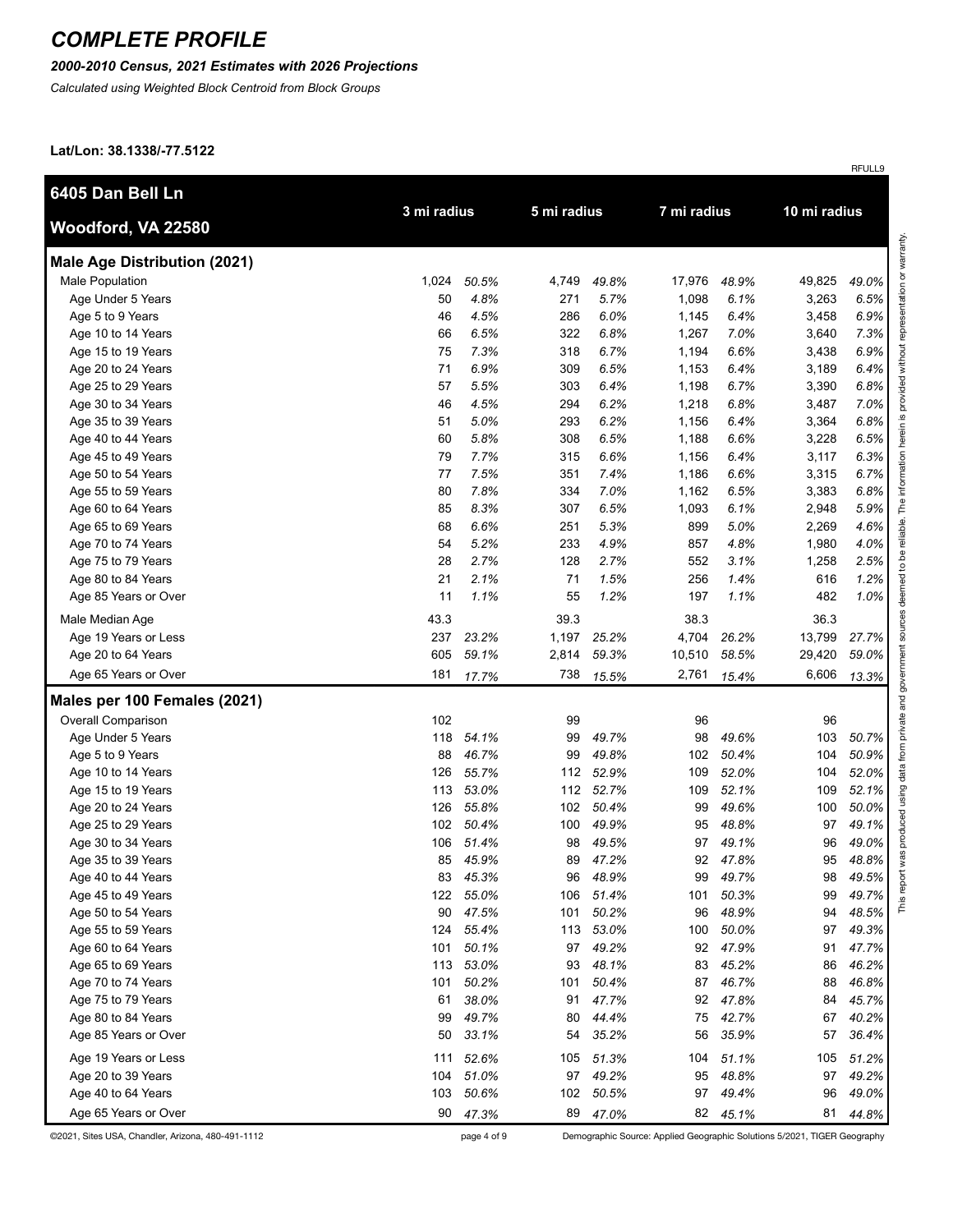#### *2000-2010 Census, 2021 Estimates with 2026 Projections*

*Calculated using Weighted Block Centroid from Block Groups*

**Lat/Lon: 38.1338/-77.5122**

| 6405 Dan Bell Ln                                                                                                                                                                    |                                                 |                                           |                                                  |                                           |                                                      |                                           |                                              |                                           |
|-------------------------------------------------------------------------------------------------------------------------------------------------------------------------------------|-------------------------------------------------|-------------------------------------------|--------------------------------------------------|-------------------------------------------|------------------------------------------------------|-------------------------------------------|----------------------------------------------|-------------------------------------------|
| Woodford, VA 22580                                                                                                                                                                  | 3 mi radius                                     |                                           | 5 mi radius                                      |                                           | 7 mi radius                                          |                                           | 10 mi radius                                 |                                           |
| Household Type (2021)<br><b>Total Households</b><br>Households with Children                                                                                                        | 751<br>230                                      | 30.6%                                     | 3,353<br>1,179                                   | 35.2%                                     | 12,797<br>4,635                                      | 36.2%                                     | 36,210<br>13,577                             | 37.5%                                     |
| Average Household Size<br>Household Density per Square Mile                                                                                                                         | 2.7<br>27                                       |                                           | 2.8<br>43                                        |                                           | 2.9<br>83                                            |                                           | 2.8<br>115                                   |                                           |
| <b>Population Family</b><br>Population Non-Family<br><b>Population Group Quarters</b>                                                                                               | 1,738<br>288                                    | 85.8%<br>14.2%                            | 8,500<br>1,030<br>$\mathbf 1$                    | 89.2%<br>10.8%                            | 32,847<br>3,890<br>$\boldsymbol{2}$                  | 89.4%<br>10.6%                            | 89,799<br>11,775<br>83                       | 88.3%<br>11.6%                            |
| <b>Family Households</b><br>Married Couple Households<br>Other Family Households with Children<br>Family Households with Children<br>Married Couple with Children                   | 535<br>405<br>129<br>226<br>153                 | 71.2%<br>75.8%<br>24.2%<br>42.2%<br>67.6% | 2,529<br>1,892<br>637<br>1,162<br>776            | 75.4%<br>74.8%<br>25.2%<br>46.0%<br>66.7% | 9,736<br>7,518<br>2,219<br>4,573<br>3,170            | 76.1%<br>77.2%<br>22.8%<br>47.0%<br>69.3% | 27,003<br>20,579<br>6,424<br>13,418<br>9,270 | 74.6%<br>76.2%<br>23.8%<br>49.7%<br>69.1% |
| Other Family Households with Children<br>Family Households No Children<br>Married Couple No Children<br>Other Family Households No Children                                         | 73<br>309<br>253<br>56                          | 32.4%<br>57.8%<br>81.8%<br>18.2%          | 387<br>1,366<br>1,116<br>250                     | 33.3%<br>54.0%<br>81.7%<br>18.3%          | 1,402<br>5,164<br>4,347<br>816                       | 30.7%<br>53.0%<br>84.2%<br>15.8%          | 4,148<br>13,585<br>11,309<br>2,276           | 30.9%<br>50.3%<br>83.2%<br>16.8%          |
| Non-Family Households<br>Non-Family Households with Children<br>Non-Family Households No Children<br>Average Family Household Size<br>Average Family Income<br>Median Family Income | 217<br>4<br>213<br>3.3<br>\$100,485<br>\$72,192 | 28.8%<br>1.8%<br>98.2%                    | 824<br>16<br>808<br>3.4<br>\$109,233<br>\$87,794 | 24.6%<br>2.0%<br>98.0%                    | 3,061<br>63<br>2,998<br>3.4<br>\$102,971<br>\$98,793 | 23.9%<br>2.0%<br>98.0%                    | 9,207<br>159<br>9,048<br>3.3<br>\$109,746    | 25.4%<br>1.7%<br>98.3%                    |
| Average Non-Family Household Size                                                                                                                                                   | 1.3                                             |                                           | 1.3                                              |                                           | 1.3                                                  |                                           | \$101,489<br>1.3                             |                                           |
| <b>Marital Status (2021)</b><br>Population Age 15 Years or Over<br>Never Married                                                                                                    | 1,716<br>518                                    | 30.2%                                     | 7,803<br>2,361                                   | 30.3%                                     | 29,817<br>9,247                                      | 31.0%                                     | 81,298<br>24,901                             | 30.6%                                     |
| <b>Currently Married</b><br><b>Previously Married</b><br>Separated                                                                                                                  | 752<br>446<br>93                                | 43.8%<br>26.0%<br>20.9%                   | 3,581<br>1,862<br>447                            | 45.9%<br>23.9%<br>24.0%                   | 13,708<br>6,862<br>1,802                             | 46.0%<br>23.0%<br>26.3%                   | 38,598<br>17,799<br>4,384                    | 47.5%<br>21.9%<br>24.6%                   |
| Widowed<br>Divorced                                                                                                                                                                 | 166<br>187                                      | 37.2%<br>41.9%                            | 659<br>755                                       | 35.4%<br>40.6%                            | 2,286<br>2,774                                       | 33.3%<br>40.4%                            | 5,335<br>8,080                               | 30.0%<br>45.4%                            |
| <b>Educational Attainment (2021)</b><br>Adult Population Age 25 Years or Over                                                                                                       | 1,448                                           |                                           | 6,588                                            |                                           | 25,203                                               |                                           | 68,322                                       |                                           |
| Elementary (Grade Level 0 to 8)<br>Some High School (Grade Level 9 to 11)                                                                                                           | 72<br>182                                       | 5.0%<br>12.6%                             | 210<br>584                                       | 3.2%<br>8.9%                              | 673<br>1,711                                         | 2.7%<br>6.8%                              | 1,852<br>4,624                               | 2.7%<br>6.8%                              |
| <b>High School Graduate</b><br>Some College<br>Associate Degree Only                                                                                                                | 563<br>368<br>66                                | 38.9%<br>25.4%<br>4.5%                    | 2,309<br>1,367<br>534                            | 35.1%<br>20.8%<br>8.1%                    | 7,525<br>5,199<br>2,219                              | 29.9%<br>20.6%<br>8.8%                    | 20,265<br>14,513<br>5,755                    | 29.7%<br>21.2%<br>8.4%                    |
| <b>Bachelor Degree Only</b><br>Graduate Degree                                                                                                                                      | 151<br>45                                       | 10.4%<br>3.1%                             | 1,000<br>584                                     | 15.2%<br>8.9%                             | 4,981<br>2,896                                       | 19.8%<br>11.5%                            | 13,182<br>8,131                              | 19.3%<br>11.9%                            |
| Any College (Some College or Higher)<br>College Degree + (Bachelor Degree or Higher)                                                                                                | 630<br>196                                      | 43.5%<br>13.6%                            | 3,485<br>1,584                                   | 52.9%<br>24.0%                            | 15,294<br>7,877                                      | 60.7%<br>31.3%                            | 41,581<br>21,313                             | 60.9%<br>31.2%                            |

©2021, Sites USA, Chandler, Arizona, 480-491-1112 page 5 of 9 Demographic Source: Applied Geographic Solutions 5/2021, TIGER Geography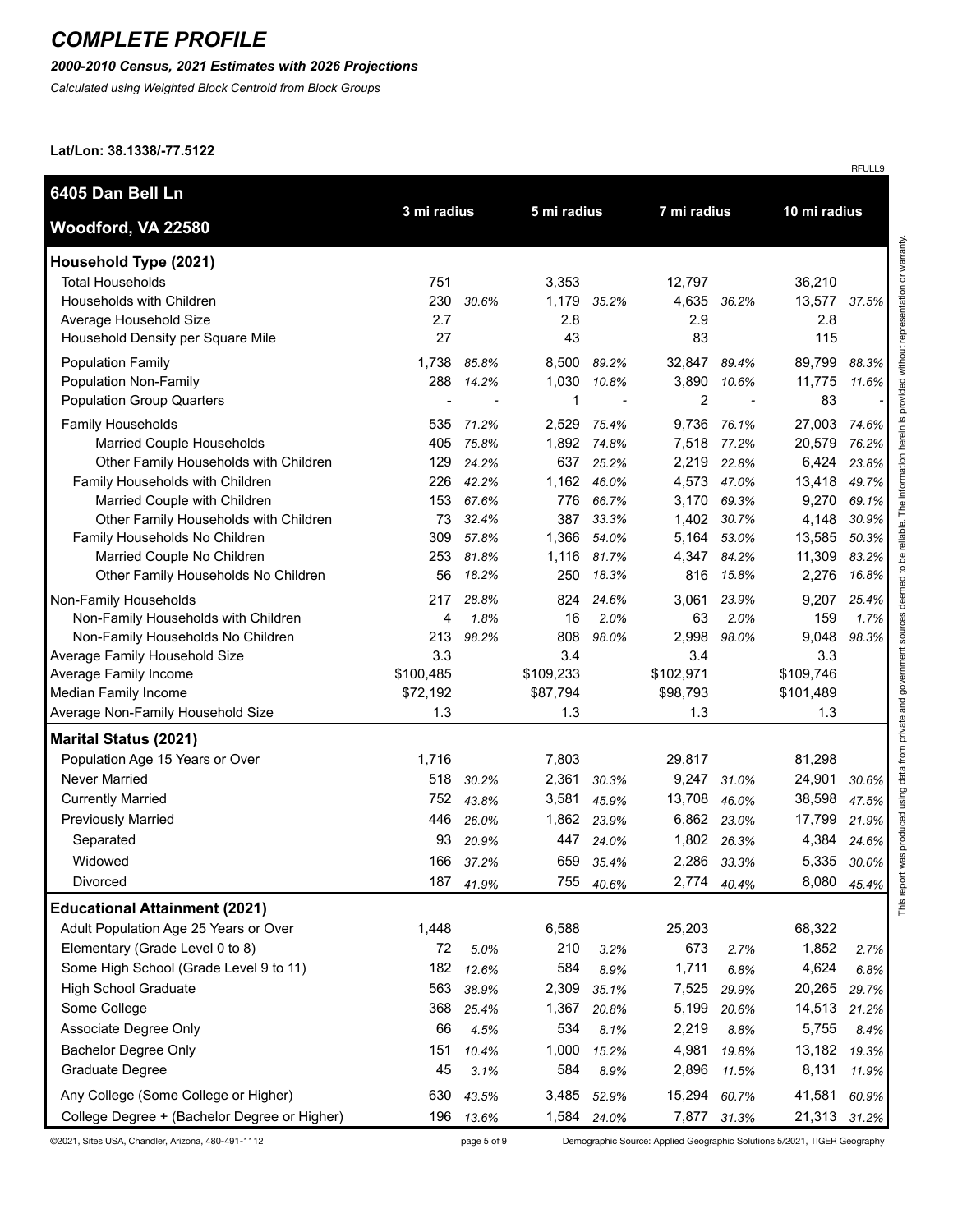### *2000-2010 Census, 2021 Estimates with 2026 Projections*

*Calculated using Weighted Block Centroid from Block Groups*

#### **Lat/Lon: 38.1338/-77.5122**

| 6405 Dan Bell Ln                               | 3 mi radius |       | 5 mi radius |             | 7 mi radius |       | 10 mi radius |       |
|------------------------------------------------|-------------|-------|-------------|-------------|-------------|-------|--------------|-------|
| Woodford, VA 22580                             |             |       |             |             |             |       |              |       |
| <b>Housing</b>                                 |             |       |             |             |             |       |              |       |
| Total Housing Units (2021)                     | 846         |       | 3,619       |             | 13,513      |       | 38,228       |       |
| Total Housing Units (2010)                     | 772         |       | 2,903       |             | 10,435      |       | 32,748       |       |
| Historical Annual Growth (2010-2021)           | 75          | 0.9%  | 717         | 2.2%        | 3,078       | 2.7%  | 5,480        | 1.5%  |
| Housing Units Occupied (2021)                  | 751         | 88.8% | 3,353       | 92.6%       | 12,797      | 94.7% | 36,210       | 94.7% |
| Housing Units Owner-Occupied                   | 593         | 78.9% | 2,481       | 74.0%       | 9,921       | 77.5% | 27,533       | 76.0% |
| Housing Units Renter-Occupied                  | 159         | 21.1% | 872         | 26.0%       | 2,876       | 22.5% | 8,677        | 24.0% |
| Housing Units Vacant (2021)                    | 95          | 11.2% | 266         | 7.4%        | 716         | 5.3%  | 2,018        | 5.3%  |
| Household Size (2021)                          |             |       |             |             |             |       |              |       |
| <b>Total Households</b>                        | 751         |       | 3,353       |             | 12,797      |       | 36,210       |       |
| 1 Person Households                            | 162         | 21.5% | 584         | 17.4%       | 2,252       | 17.6% | 7,120        | 19.7% |
| 2 Person Households                            | 259         | 34.4% | 1,053       | 31.4%       | 4,066       | 31.8% | 11,620       | 32.1% |
| 3 Person Households                            | 137         | 18.3% | 686         | 20.4%       | 2,482       | 19.4% | 6,593        | 18.2% |
| 4 Person Households                            | 101         | 13.5% | 558         | 16.7%       | 2,173       | 17.0% | 5,861        | 16.2% |
| 5 Person Households                            | 57          | 7.5%  | 302         | 9.0%        | 1,103       | 8.6%  | 2,991        | 8.3%  |
| 6 Person Households                            | 19          | 2.5%  | 96          | 2.9%        | 412         | 3.2%  | 1,220        | 3.4%  |
| 7 or More Person Households                    | 17          | 2.3%  | 73          | 2.2%        | 309         | 2.4%  | 807          | 2.2%  |
| <b>Household Income Distribution (2021)</b>    |             |       |             |             |             |       |              |       |
| HH Income \$200,000 or More                    | 34          | 4.6%  | 224         | 6.7%        | 1,172       | 9.2%  | 3,794        | 10.5% |
| HH Income \$150,000 to \$199,999               | 38          | 5.0%  | 269         | 8.0%        | 1,294       | 10.1% | 3,578        | 9.9%  |
| HH Income \$125,000 to \$149,999               | 30          | 3.9%  | 202         | 6.0%        | 986         | 7.7%  | 3,072        | 8.5%  |
| HH Income \$100,000 to \$124,999               | 106         | 14.1% | 494         | 14.7%       | 1,769       | 13.8% | 4,487        | 12.4% |
| HH Income \$75,000 to \$99,999                 | 137         | 18.3% | 622         | 18.5%       | 2,106       | 16.5% | 5,829        | 16.1% |
| HH Income \$50,000 to \$74,999                 | 152         | 20.3% | 647         | 19.3%       | 2,290       | 17.9% | 6,506        | 18.0% |
| HH Income \$35,000 to \$49,999                 | 111         | 14.8% | 402         | 12.0%       | 1,239       | 9.7%  | 3,696        | 10.2% |
| HH Income \$25,000 to \$34,999                 | 58          | 7.7%  | 158         | 4.7%        | 622         | 4.9%  | 1,741        | 4.8%  |
| HH Income \$15,000 to \$24,999                 | 28          | 3.8%  | 132         | 3.9%        | 557         | 4.4%  | 1,738        | 4.8%  |
| HH Income \$10,000 to \$14,999                 | 15          | 1.9%  | 54          | 1.6%        | 216         | 1.7%  | 561          | 1.6%  |
| HH Income Under \$10,000                       | 41          | 5.5%  | 149         | 4.4%        | 547         | 4.3%  | 1,208        | 3.3%  |
| <b>Household Vehicles (2021)</b>               |             |       |             |             |             |       |              |       |
| Households 0 Vehicles Available                | 32          | 4.2%  | 122         | 3.6%        | 368         | 2.9%  | 1,034        | 2.9%  |
| Households 1 Vehicle Available                 | 103         | 13.7% | 727         | 21.7%       | 3,012       | 23.5% | 9,176        | 25.3% |
| Households 2 Vehicles Available                | 299         | 39.8% | 1,255       | 37.4%       | 4,818       | 37.7% | 13,784       | 38.1% |
| Households 3 or More Vehicles Available        | 318         | 42.3% |             | 1,249 37.2% | 4,599       | 35.9% | 12,215       | 33.7% |
| <b>Total Vehicles Available</b>                | 1,764       |       | 7,625       |             | 28,798      |       | 79,475       |       |
| Average Vehicles per Household                 | 2.3         |       | 2.3         |             | 2.3         |       | 2.2          |       |
| <b>Owner-Occupied Household Vehicles</b>       | 1,423       | 80.6% | 6,133       | 80.4%       | 24,048      | 83.5% | 65,009       | 81.8% |
| Average Vehicles per Owner-Occupied Household  | 2.4         |       | 2.5         |             | 2.4         |       | 2.4          |       |
| Renter-Occupied Household Vehicles             | 341         | 19.4% | 1,492       | 19.6%       | 4,750       | 16.5% | 14,466       | 18.2% |
| Average Vehicles per Renter-Occupied Household | 2.2         |       | 1.7         |             | 1.7         |       | 1.7          |       |
| Travel Time (2021)                             |             |       |             |             |             |       |              |       |
| Worker Base Age 16 years or Over               | 945         |       | 4,398       |             | 17,150      |       | 47,284       |       |
| Travel to Work in 14 Minutes or Less           | 167         | 17.7% | 684         | 15.6%       | 2,654       | 15.5% | 8,109        | 17.1% |
| Travel to Work in 15 to 29 Minutes             | 323         | 34.2% | 1,583       | 36.0%       | 5,886       | 34.3% | 15,238       | 32.2% |
| Travel to Work in 30 to 59 Minutes             | 269         | 28.5% | 1,327       | 30.2%       | 4,413       | 25.7% | 12,663       | 26.8% |
| Travel to Work in 60 Minutes or More           | 224         | 23.7% | 935         | 21.3%       | 3,848       | 22.4% | 10,513       | 22.2% |
| Work at Home                                   | 46          | 4.8%  | 193         | 4.4%        | 753         | 4.4%  | 1,931        | 4.1%  |
| Average Minutes Travel to Work                 | 29.0        |       | 28.3        |             | 29.3        |       | 28.8         |       |

©2021, Sites USA, Chandler, Arizona, 480-491-1112 page 6 of 9 Demographic Source: Applied Geographic Solutions 5/2021, TIGER Geography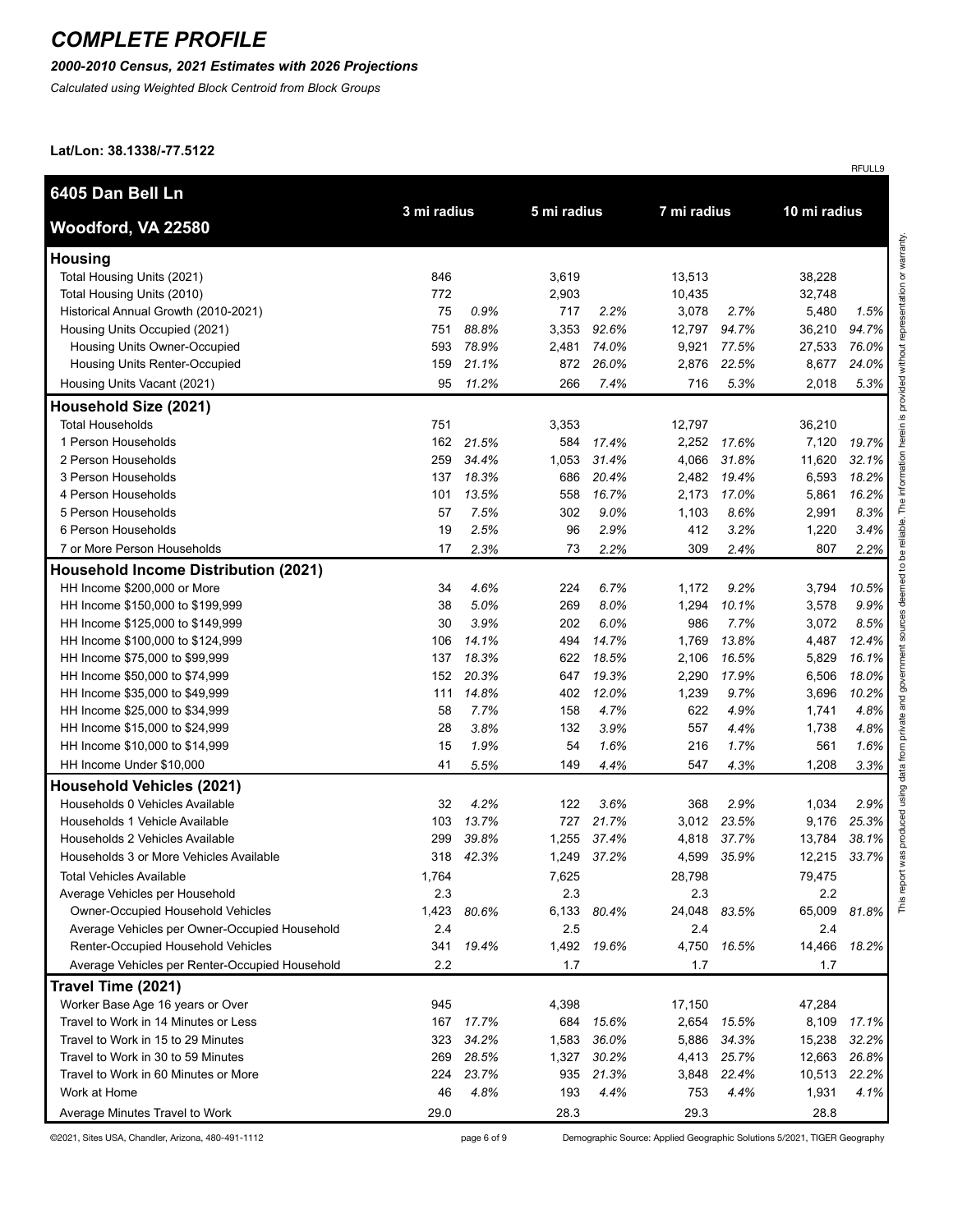### *2000-2010 Census, 2021 Estimates with 2026 Projections*

*Calculated using Weighted Block Centroid from Block Groups*

#### **Lat/Lon: 38.1338/-77.5122**

|                                                |             |                          |             |             |                          |       |              | RFULL9   |
|------------------------------------------------|-------------|--------------------------|-------------|-------------|--------------------------|-------|--------------|----------|
| 6405 Dan Bell Ln                               |             |                          |             |             |                          |       |              |          |
| Woodford, VA 22580                             | 3 mi radius |                          | 5 mi radius |             | 7 mi radius              |       | 10 mi radius |          |
| <b>Transportation To Work (2021)</b>           |             |                          |             |             |                          |       |              |          |
| Worker Base Age 16 years or Over               | 945         |                          | 4,398       |             | 17,150                   |       | 47,284       |          |
| Drive to Work Alone                            | 701         | 74.2%                    | 3,582       | 81.4%       | 13,954                   | 81.4% | 38,234       | 80.9%    |
| Drive to Work in Carpool                       | 164         | 17.3%                    | 469         | 10.7%       | 1,721                    | 10.0% | 5,271        | 11.1%    |
| Travel to Work by Public Transportation        | 6           | 0.7%                     | 72          | 1.6%        | 459                      | 2.7%  | 1,032        | 2.2%     |
| Drive to Work on Motorcycle                    |             |                          |             |             | $\overline{\phantom{a}}$ |       | 27           |          |
| <b>Bicycle to Work</b>                         |             |                          |             |             | 2                        |       | 13           |          |
| Walk to Work                                   | 15          | 1.5%                     | 53          | 1.2%        | 169                      | 1.0%  | 508          | $1.1\%$  |
| <b>Other Means</b>                             | 14          | 1.5%                     | 29          | 0.7%        | 92                       | 0.5%  | 269          | 0.6%     |
| Work at Home                                   | 46          | 4.8%                     | 193         | 4.4%        | 753                      | 4.4%  | 1,931        | 4.1%     |
| Daytime Demographics (2021)                    |             |                          |             |             |                          |       |              |          |
| <b>Total Businesses</b>                        | 92          |                          | 305         |             | 1,013                    |       | 3,315        |          |
| <b>Total Employees</b>                         | 670         |                          | 2,769       |             | 10,523                   |       | 29,462       |          |
| Company Headquarter Businesses                 | 1           | 1.2%                     | 6           | 2.1%        | 20                       | 2.0%  | 91           | 2.7%     |
| Company Headquarter Employees                  | 8           | 1.2%                     | 155         | 5.6%        | 677                      | 6.4%  | 2,864        | 9.7%     |
| <b>Employee Population per Business</b>        | 7.3         | to 1                     |             | 9.1 to 1    | 10.4                     | to 1  |              | 8.9 to 1 |
| <b>Residential Population per Business</b>     | 21.9        | to 1                     | 31.2 to 1   |             | 36.3 to 1                |       | 30.7 to 1    |          |
| Adj. Daytime Demographics Age 16 Years or Over | 1,305       |                          | 5,433       |             | 21,400                   |       | 59,359       |          |
| <b>Labor Force</b>                             |             |                          |             |             |                          |       |              |          |
| Labor Population Age 16 Years or Over (2021)   | 1,683       |                          | 7,680       |             | 29,338                   |       | 79,839       |          |
| Labor Force Total Males (2021)                 | 844         | 50.1%                    | 3,803       | 49.5%       | 14,212                   | 48.4% | 38,710       | 48.5%    |
| Male Civilian Employed                         | 547         | 64.8%                    | 2,493       | 65.5%       | 9,250                    | 65.1% | 25,579       | 66.1%    |
| Male Civilian Unemployed                       | 23          | 2.7%                     | 89          | 2.3%        | 509                      | 3.6%  | 1,562        | 4.0%     |
| Males in Armed Forces                          | 13          | 1.5%                     | 189         | 5.0%        | 582                      | 4.1%  | 987          | 2.5%     |
| Males Not in Labor Force                       | 261         | 31.0%                    | 1,032       | 27.1%       | 3,871                    | 27.2% | 10,582       | 27.3%    |
| Labor Force Total Females (2021)               | 839         | 49.9%                    | 3,877       | 50.5%       | 15,126                   | 51.6% | 41,129       | 51.5%    |
| Female Civilian Employed                       | 487         | 58.0%                    | 2,245       | 57.9%       | 8,326                    | 55.0% | 22,963       | 55.8%    |
| Female Civilian Unemployed                     | 31          | 3.6%                     | 147         | 3.8%        | 436                      | 2.9%  | 1,204        | 2.9%     |
| <b>Females in Armed Forces</b>                 | 1           | 0.1%                     | 89          | 2.3%        | 303                      | 2.0%  | 413          | 1.0%     |
| Females Not in Labor Force                     | 320         | 38.2%                    | 1,396       | 36.0%       | 6,061                    | 40.1% | 16,549       | 40.2%    |
| <b>Unemployment Rate</b>                       | 53          | 3.2%                     | 237         | 3.1%        | 945                      | 3.2%  | 2,766        | 3.5%     |
| Occupation (2021)                              |             |                          |             |             |                          |       |              |          |
| Occupation Population Age 16 Years or Over     | 1,034       |                          | 4,738       |             | 17,576                   |       | 48,542       |          |
| <b>Occupation Total Males</b>                  | 547         | 52.9%                    |             | 2,493 52.6% | 9,250                    | 52.6% | 25,579       | 52.7%    |
| Occupation Total Females                       | 487         | 47.1%                    | 2,245       | 47.4%       | 8,326                    | 47.4% | 22,963       | 47.3%    |
| Management, Business, Financial Operations     | 104         | $\overline{\phantom{a}}$ | 614         | 13.0%       | 2,623                    | 14.9% | 7,870        | 16.2%    |
| Professional, Related                          | 147         | 14.3%                    | 1,085       | 22.9%       | 4,087                    | 23.3% | 11,976       | 24.7%    |
| Service                                        | 239         | 23.1%                    |             | 970 20.5%   | 3,888                    | 22.1% | 9,845        | 20.3%    |
| Sales, Office                                  |             | 264 25.5%                | 1,133       | 23.9%       | 4,009                    | 22.8% | 10,652       | 21.9%    |
| Farming, Fishing, Forestry                     |             |                          | 3           |             | 19                       | 0.1%  | 47           |          |
| Construction, Extraction, Maintenance          | 126         | 12.2%                    | 457         | 9.6%        | 1,264                    | 7.2%  | 3,553        | 7.3%     |
| Production, Transport, Material Moving         | 152         | 14.7%                    | 477         | 10.1%       | 1,686                    | 9.6%  | 4,598        | 9.5%     |
| <b>White Collar Workers</b>                    | 516         | 49.9%                    | 2,832       | 59.8%       | 10,718                   | 61.0% | 30,499       | 62.8%    |
| <b>Blue Collar Workers</b>                     |             | 518 50.1%                | 1,905       | 40.2%       | 6,858                    | 39.0% | 18,043       | 37.2%    |
|                                                |             |                          |             |             |                          |       |              |          |

This report was produced using data from private and government sources deemed to be reliable. The information herein is provided without representation or warranty.

This report was produced using data from private and government sources deemed to be reliable. The information herein is provided without representation or warranty.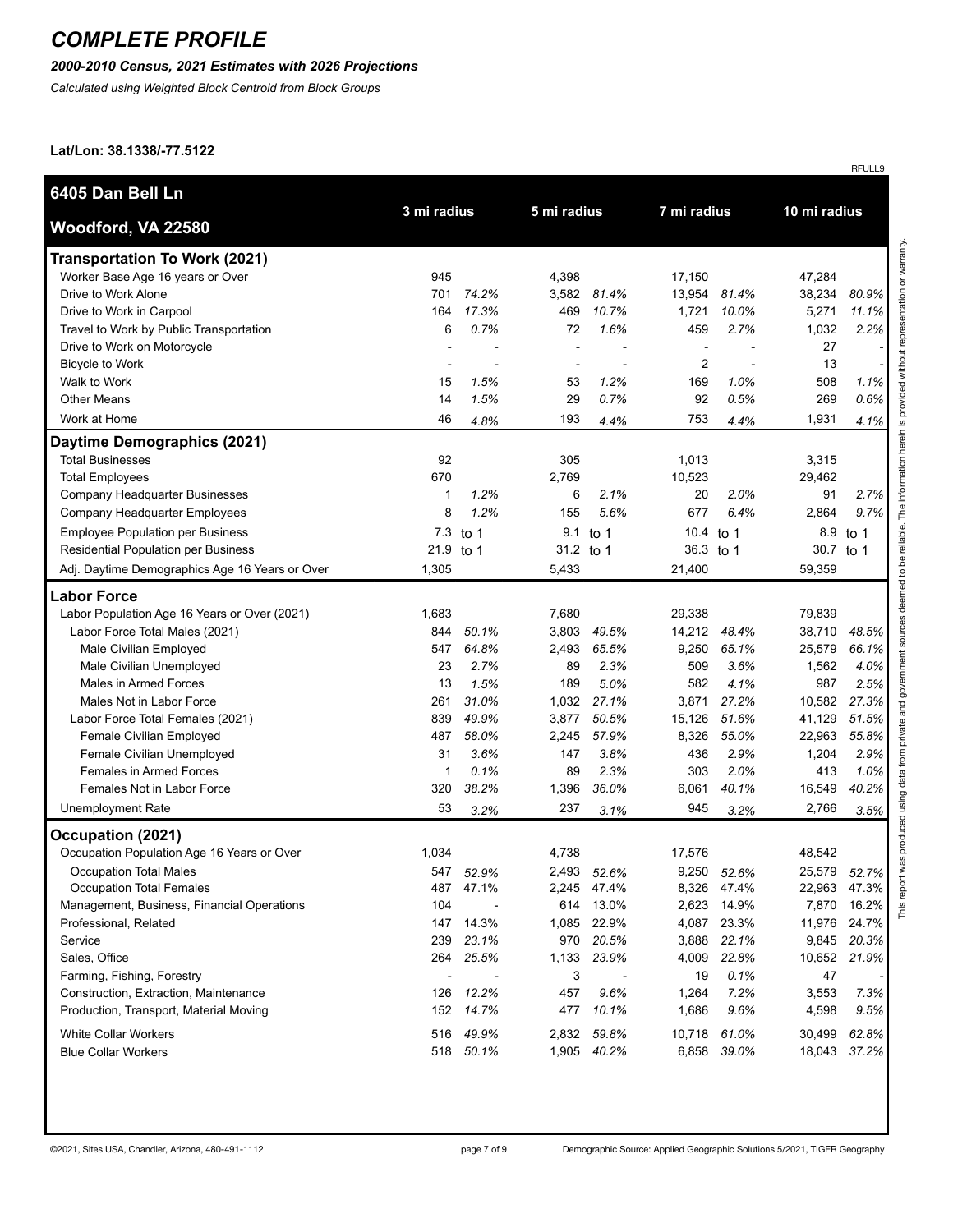#### *2000-2010 Census, 2021 Estimates with 2026 Projections*

*Calculated using Weighted Block Centroid from Block Groups*

**Lat/Lon: 38.1338/-77.5122**

| 6405 Dan Bell Ln                     |                |                            |           |       |             |       |              |       |  |
|--------------------------------------|----------------|----------------------------|-----------|-------|-------------|-------|--------------|-------|--|
| Woodford, VA 22580                   |                | 3 mi radius<br>5 mi radius |           |       | 7 mi radius |       | 10 mi radius |       |  |
| Units In Structure (2021)            |                |                            |           |       |             |       |              |       |  |
| <b>Total Units</b>                   | 700            |                            | 2,976     |       | 9,627       |       | 30,510       |       |  |
| 1 Detached Unit                      | 583            | 83.2%                      | 2,459     | 82.6% | 9,493       | 98.6% | 26,100       | 85.5% |  |
| 1 Attached Unit                      | 34             | 4.8%                       | 106       | 3.6%  | 1,144       | 11.9% | 4,504        | 14.8% |  |
| 2 Units                              | 2              | 0.3%                       | 5         | 0.2%  | 16          | 0.2%  | 192          | 0.6%  |  |
| 3 to 4 Units                         | 5              | 0.7%                       | 17        | 0.6%  | 98          | 1.0%  | 459          | 1.5%  |  |
| 5 to 9 Units                         | 9              | 1.3%                       | 51        | 1.7%  | 176         | 1.8%  | 722          | 2.4%  |  |
| 10 to 19 Units                       | 9              | 1.2%                       | 302       | 10.2% | 772         | 8.0%  | 1,493        | 4.9%  |  |
| 20 to 49 Units                       | $\overline{4}$ | 0.5%                       | 59        | 2.0%  | 251         | 2.6%  | 697          | 2.3%  |  |
| 50 or More Units                     | $\overline{2}$ | 0.2%                       | 38        | 1.3%  | 123         | 1.3%  | 411          | 1.3%  |  |
| Mobile Home or Trailer               | 104            | 14.9%                      | 313       | 10.5% | 723         | 7.5%  | 1,631        | 5.3%  |  |
| <b>Other Structure</b>               |                |                            |           |       |             |       | 2            |       |  |
| Homes Built By Year (2021)           |                |                            |           |       |             |       |              |       |  |
| Homes Built 2014 or later            | 79             | 9.3%                       | 456       | 12.6% | 1,793       | 13.3% | 3,138        | 8.2%  |  |
| Homes Built 2010 to 2013             | 23             | 2.8%                       | 258       | 7.1%  | 945         | 7.0%  | 1,655        | 4.3%  |  |
| Homes Built 2000 to 2009             | 113            | 13.3%                      | 628       | 17.4% | 2,907       | 21.5% | 8,699        | 22.8% |  |
| Homes Built 1990 to 1999             | 188            | 22.2%                      | 781       | 21.6% | 3,285       | 24.3% | 9,724        | 25.4% |  |
| Homes Built 1980 to 1989             | 155            | 18.3%                      | 422       | 11.7% | 1,606       | 11.9% | 6,574        | 17.2% |  |
| Homes Built 1970 to 1979             | 84             | 9.9%                       | 438       | 12.1% | 1,272       | 9.4%  | 3,611        | 9.4%  |  |
| Homes Built 1960 to 1969             | 44             | 5.1%                       | 149       | 4.1%  | 399         | 3.0%  | 1,027        | 2.7%  |  |
| Homes Built 1950 to 1959             | 32             | 3.8%                       | 95        | 2.6%  | 286         | 2.1%  | 953          | 2.5%  |  |
| Homes Built 1940 to 1949             | 20             | 2.4%                       | 43        | 1.2%  | 100         | 0.7%  | 448          | 1.2%  |  |
| Homes Built Before 1939              | 14             | 1.7%                       | 81        | 2.2%  | 204         | 1.5%  | 381          | 1.0%  |  |
| Median Age of Homes                  | 27.4           | yrs                        | 24.9 yrs  |       | 22.2 yrs    |       | 23.4 yrs     |       |  |
| Home Values (2021)                   |                |                            |           |       |             |       |              |       |  |
| <b>Owner Specified Housing Units</b> | 593            |                            | 2,481     |       | 9,921       |       | 27,533       |       |  |
| Home Values \$1,000,000 or More      | 3              | 0.4%                       | 35        | 1.4%  | 79          | 0.8%  | 225          | 0.8%  |  |
| Home Values \$750,000 to \$999,999   | 6              | 1.1%                       | 28        | 1.1%  | 92          | 0.9%  | 286          | 1.0%  |  |
| Home Values \$500,000 to \$749,999   | 15             | 2.5%                       | 95        | 3.8%  | 532         | 5.4%  | 1,121        | 4.1%  |  |
| Home Values \$400,000 to \$499,999   | 90             | 15.1%                      | 288       | 11.6% | 1,524       | 15.4% | 3,461        | 12.6% |  |
| Home Values \$300,000 to \$399,999   | 108            | 18.2%                      | 445       | 17.9% | 2,417       | 24.4% | 6,480        | 23.5% |  |
| Home Values \$250,000 to \$299,999   | 77             | 13.0%                      | 560       | 22.6% | 2,112       | 21.3% | 5,581        | 20.3% |  |
| Home Values \$200,000 to \$249,999   | 65             | 11.0%                      | 298       | 12.0% | 1,286       | 13.0% | 4,161        | 15.1% |  |
| Home Values \$175,000 to \$199,999   | 51             | 8.5%                       | 215       | 8.7%  | 644         | 6.5%  | 2,171        | 7.9%  |  |
| Home Values \$150,000 to \$174,999   | 30             | 5.1%                       | 109       | 4.4%  | 302         | 3.0%  | 924          | 3.4%  |  |
| Home Values \$125,000 to \$149,999   | 51             | 8.7%                       | 133       | 5.4%  | 274         | 2.8%  | 900          | 3.3%  |  |
| Home Values \$100,000 to \$124,999   | 20             | 3.4%                       | 64        | 2.6%  | 165         | 1.7%  | 671          | 2.4%  |  |
| Home Values \$90,000 to \$99,999     | 35             | 5.8%                       | 65        | 2.6%  | 95          | 1.0%  | 191          | 0.7%  |  |
| Home Values \$80,000 to \$89,999     | 2              | 0.3%                       | 19        | 0.8%  | 51          | 0.5%  | 148          | 0.5%  |  |
| Home Values \$70,000 to \$79,999     | 4              | 0.6%                       | 7         | 0.3%  | 34          | 0.3%  | 47           | 0.2%  |  |
| Home Values \$60,000 to \$69,999     | 8              | 1.3%                       | 16        | 0.7%  | 31          | 0.3%  | 57           | 0.2%  |  |
| Home Values \$50,000 to \$59,999     | 2              | 0.3%                       | 31        | 1.2%  | 97          | 1.0%  | 442          | 1.6%  |  |
| Home Values \$35,000 to \$49,999     | 3              | 0.5%                       | 15        | 0.6%  | 30          | 0.3%  | 181          | 0.7%  |  |
| Home Values \$25,000 to \$34,999     | 5              | 0.9%                       | 12        | 0.5%  | 52          | 0.5%  | 164          | 0.6%  |  |
| Home Values \$10,000 to \$24,999     | 14             | 2.3%                       | 31        | 1.2%  | 58          | 0.6%  | 217          | 0.8%  |  |
| Home Values Under \$10,000           | 5              | 0.8%                       | 14        | 0.6%  | 47          | 0.5%  | 105          | 0.4%  |  |
| Owner-Occupied Median Home Value     | \$245,420      |                            | \$264,634 |       | \$300,320   |       | \$284,229    |       |  |
| Renter-Occupied Median Rent          | \$918          |                            | \$1,231   |       | \$1,308     |       | \$1,250      |       |  |

©2021, Sites USA, Chandler, Arizona, 480-491-1112 page 8 of 9 Demographic Source: Applied Geographic Solutions 5/2021, TIGER Geography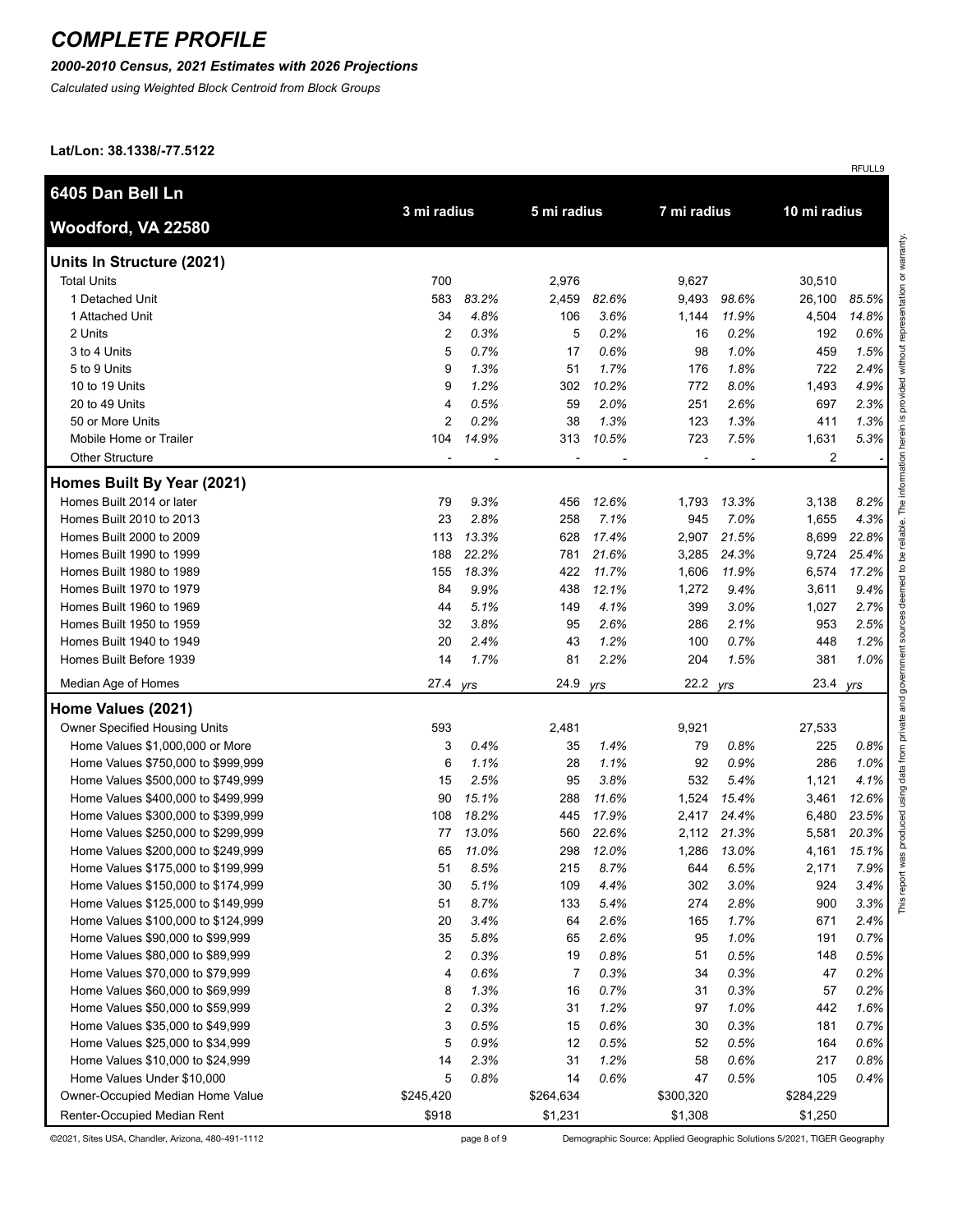#### *2000-2010 Census, 2021 Estimates with 2026 Projections*

*Calculated using Weighted Block Centroid from Block Groups*

**Lat/Lon: 38.1338/-77.5122**

| 6405 Dan Bell Ln                                     |             |             |             |       | 7 mi radius |       | 10 mi radius |       |
|------------------------------------------------------|-------------|-------------|-------------|-------|-------------|-------|--------------|-------|
| Woodford, VA 22580                                   | 3 mi radius |             | 5 mi radius |       |             |       |              |       |
| <b>Total Annual Consumer Expenditure (2021)</b>      |             |             |             |       |             |       |              |       |
| <b>Total Household Expenditure</b>                   | \$49.72 M   |             | \$232.56 M  |       | \$860.52 M  |       | \$2.53 B     |       |
| <b>Total Non-Retail Expenditure</b>                  | \$26.09 M   |             | \$122.18 M  |       | \$452.99 M  |       | \$1.33 B     |       |
| <b>Total Retail Expenditure</b>                      | \$23.63 M   |             | \$110.38 M  |       | \$407.53 M  |       | \$1.2 B      |       |
| Apparel                                              | \$1.73 M    |             | \$8.22 M    |       | \$30.59 M   |       | \$89.96 M    |       |
| Contributions                                        | \$1.59 M    |             | \$7.53 M    |       | \$28.47 M   |       | \$84.14 M    |       |
| Education                                            | \$1.38 M    |             | \$6.84 M    |       | \$26.47 M   |       | \$78.57 M    |       |
| Entertainment                                        | \$2.81 M    |             | \$13.25 M   |       | \$49.41 M   |       | \$145.17 M   |       |
| Food and Beverages                                   | \$7.36 M    |             | \$34.34 M   |       | \$126.41 M  |       | \$370.54 M   |       |
| Furnishings and Equipment                            | \$1.74 M    |             | \$8.23 M    |       | \$30.63 M   |       | \$90.02 M    |       |
| Gifts                                                | \$1.16 M    |             | \$5.58 M    |       | \$21.2 M    |       | \$63.13 M    |       |
| <b>Health Care</b>                                   | \$4.3 M     |             | \$19.72 M   |       | \$72.19 M   |       | \$211.16 M   |       |
| <b>Household Operations</b>                          | \$1.93 M    |             | \$9.1 M     |       | \$33.96 M   |       | \$99.88 M    |       |
| Miscellaneous Expenses                               | \$938.05 K  |             | \$4.39 M    |       | \$16.29 M   |       | \$47.88 M    |       |
| <b>Personal Care</b>                                 | \$665.19K   |             | \$3.12 M    |       | \$11.55 M   |       | \$33.92 M    |       |
| Personal Insurance                                   | \$346.88 K  |             | \$1.66 M    |       | \$6.26 M    |       | \$18.44 M    |       |
| Reading                                              | \$108.07 K  |             | \$504.42 K  |       | \$1.87 M    |       | \$5.51 M     |       |
| Shelter                                              | \$10.41 M   |             | \$48.66 M   |       | \$179.89 M  |       | \$528.6 M    |       |
| <b>Tobacco</b>                                       | \$312.16 K  |             | \$1.38 M    |       | \$4.9 M     |       | \$14.28 M    |       |
| Transportation                                       | \$9.19 M    |             | \$42.92 M   |       | \$158.11 M  |       | \$463.45 M   |       |
| <b>Utilities</b>                                     | \$3.74 M    |             | \$17.12 M   |       | \$62.31 M   |       | \$182.21 M   |       |
| <b>Monthly Household Consumer Expenditure (2021)</b> |             |             |             |       |             |       |              |       |
| <b>Total Household Expenditure</b>                   | \$5,514     |             | \$5,780     |       | \$5,604     |       | \$5,815      |       |
| <b>Total Non-Retail Expenditure</b>                  | \$2,893     | 52.5%       | \$3,037     | 52.5% | \$2,950     | 52.6% | \$3,064      | 52.7% |
| <b>Total Retail Expenditures</b>                     | \$2,620     | 47.5%       | \$2,744     | 47.5% | \$2,654     | 47.4% | \$2,751      | 47.3% |
| Apparel                                              | \$192       | 3.5%        | \$204       | 3.5%  | \$199       | 3.6%  | \$207        | 3.6%  |
| Contributions                                        | \$176       | 3.2%        | \$187       | 3.2%  | \$185       | 3.3%  | \$194        | 3.3%  |
| Education                                            | \$152       | 2.8%        | \$170       | 2.9%  | \$172       | 3.1%  | \$181        | 3.1%  |
| Entertainment                                        | \$311       | 5.6%        | \$329       | 5.7%  | \$322       | 5.7%  | \$334        | 5.7%  |
| Food and Beverages                                   |             | \$817 14.8% | \$854       | 14.8% | \$823       | 14.7% | \$853        | 14.7% |
| Furnishings and Equipment                            | \$193       | 3.5%        | \$204       | 3.5%  | \$199       | 3.6%  | \$207        | 3.6%  |
| Gifts                                                | \$129       | 2.3%        | \$139       | 2.4%  | \$138       | 2.5%  | \$145        | 2.5%  |
| <b>Health Care</b>                                   | \$477       | 8.7%        | \$490       | 8.5%  | \$470       | 8.4%  | \$486        | 8.4%  |
| <b>Household Operations</b>                          | \$214       | 3.9%        | \$226       | 3.9%  | \$221       | 3.9%  | \$230        | 4.0%  |
| Miscellaneous Expenses                               | \$104       | 1.9%        | \$109       | 1.9%  | \$106       | 1.9%  | \$110        | 1.9%  |
| Personal Care                                        | \$74        | 1.3%        | \$78        | 1.3%  | \$75        | 1.3%  | \$78         | 1.3%  |
| Personal Insurance                                   | \$38        | 0.7%        | \$41        | 0.7%  | \$41        | 0.7%  | \$42         | 0.7%  |
| Reading                                              | \$12        | 0.2%        | \$13        | 0.2%  | \$12        | 0.2%  | \$13         | 0.2%  |
| Shelter                                              | \$1,155     | 20.9%       | \$1,209     | 20.9% | \$1,171     | 20.9% | \$1,217      | 20.9% |
| Tobacco                                              | \$35        | 0.6%        | \$34        | 0.6%  | \$32        | 0.6%  | \$33         | 0.6%  |
| Transportation                                       | \$1,019     | 18.5%       | \$1,067     | 18.5% | \$1,030     | 18.4% | \$1,067      | 18.3% |
| <b>Utilities</b>                                     | \$415       | 7.5%        | \$425       | 7.4%  | \$406       | 7.2%  | \$419        | 7.2%  |

©2021, Sites USA, Chandler, Arizona, 480-491-1112 page 9 of 9 Demographic Source: Applied Geographic Solutions 5/2021, TIGER Geography